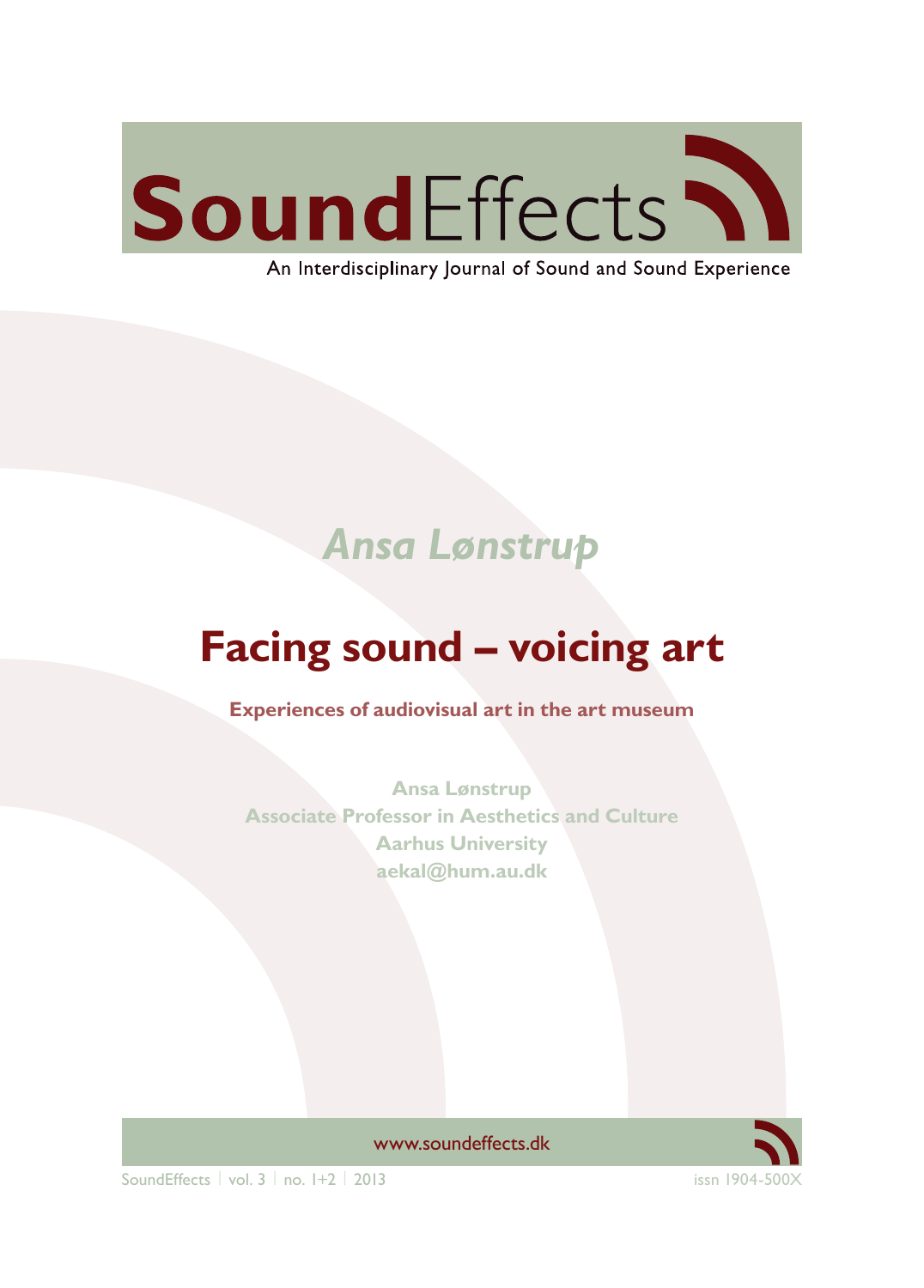### **Abstract**

*This article is based on examples of contemporary audiovisual art with a primary focus on the Tony Oursler solo exhibition Face to Face in Aarhus Art Museum ARoS, 2012. My investigation involves a combination of qualitative interviews with visitors, observations of the audience's interactions with the exhibition and the artwork in the museum space, and short analyses of individual works of art based on reception aesthetics, phenomenology, and newer writings on sound, voice and listening. The focus of the investigation is the quality and possible perspectives of the interaction with audiovisual works of art, articulating and sounding out their own 'voices'. This methodological combination has been chosen to transgress the dichotomy between the aesthetic or hermeneutic artwork 'text' analysis and cultural theory, which focuses on the context understood as the framing, the cultural acts and agendas around the aesthetic 'text'. The article will include experiences with another exhibition, David Lynch: The Air is on Fire (Fondation Cartier pour l'art contemporain, Paris, 2007 and Kunstforeningen Gl. Strand, Copenhagen, 2010- 2011). The two exhibitions are fundamentally different in their integration of sound. My field of interest concerns the exploration of sound as artistic material in audiovisual combinations and those audiovisual works of art that might cause a change in the participatory strategy of the art museum towards the audience.*

This article is based on examples of contemporary *audiovisual* art with a primary focus on the Tony Oursler solo exhibition *Face to Face* in Aarhus Art Museum *ARoS* in Denmark in March-July 2012. My investigation involves a combination of qualitative interviews with visitors, observations of the audience's interactions with the exhibition and the artwork in the museum space and short analyses of individual works of art based on reception aesthetics and phenomenology $^{\rm 1}$  and inspired by newer writings on sound, voice and listening.<sup>2</sup> So the focus of my investigation is the quality and possible perspectives of the interaction with audiovisual works of art, articulating and sounding out their own 'voices'.

This methodological combination has been chosen to transgress the dichotomy between the traditional aesthetic or hermeneutic artwork 'text' analysis and cultural theory, which focuses on the context understood as the framing, the cultural acts and agendas around the aesthetic 'text'. The article will also draw on and include experiences with another exhibition, David Lynch: *The Air is on Fire* in Fondation Cartier pour l'art contemporain, Paris, March-May 2007 and Kunstforeningen Gl. Strand (Danish art exhibition gallery), Copenhagen, September 2010-January 2011. The two exhibitions are, however, fundamentally different in their integration of sound.<sup>3</sup>

So the field of interest and my main investigation is not about so-called sound art,<sup>4</sup> but concerns the exploration and use of *sound as artistic material* in audiovis-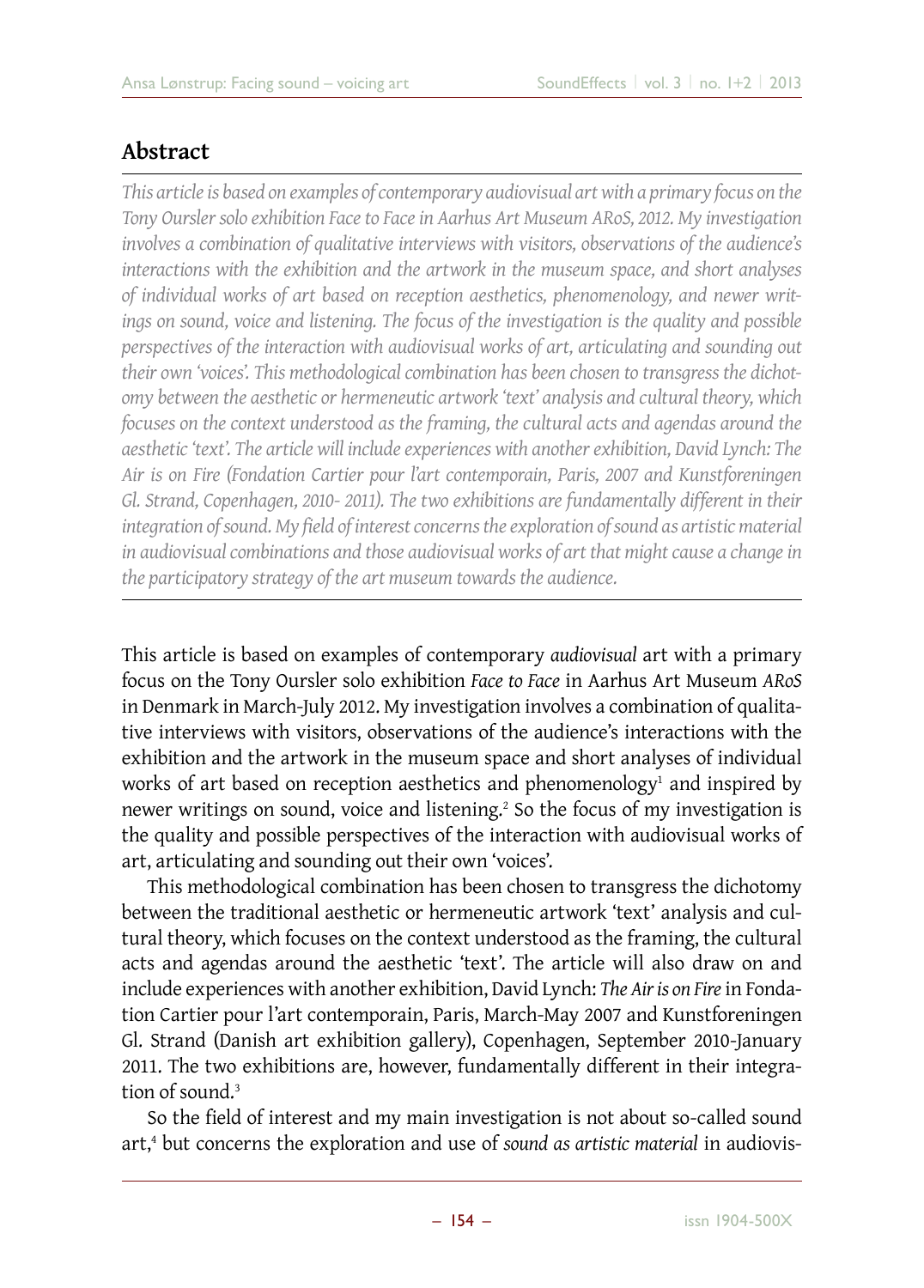ual combinations and those audiovisual works of art that might need and cause a change in the participatory strategy of the art museum towards the visiting audience. So inductively and based on the sound practice of two concrete exhibitions I will examine the significance of (intentional) sound in the context of the art museum. From there I will raise some more basic curatorial questions, which these days are raised by the use of sound in contemporary art. Which interaction and participatory effects may the presence of sound forward or strengthen when the audience meets and experiences intentional and technologically mediated sound in the otherwise silent museum halls of the white cube,<sup>5</sup> and how may we understand that in a wider cultural perspective? Thus, my point of departure is not the institutional view, but the ears and eyes of the visitors.

Finally the article ends by pointing out perspectives and possibilities for the listening visitors and strategic consequences of the increasing use of sound as (part of) the artistic material in contemporary art for the art museum – as well as the broader social, cultural and epistemological context of the phenomenon of audiovisuality in works of art and museums. Here I will draw on the writings by Steven Connor on the overall increase of mediated and disembodied voices – what Connor calls *panophonia –* and the concept of *ventriloquism* which I find productive in the process of understanding sound as *voice* also in the art museum. A part of the conclusion will be the question of methodology and knowledge creation when investigating sound *and* art, art museums and the question of further perspectives and interests in the *audiovisual* field of contemporary art. So my investigating principle is *inductive,*6 taking as my starting point the concrete and singular phenomenon and from there arguing that my conclusions are partly valid and prevailing at a general and theorising level.

### **The air was on fire in Paris**

When I visited Fondation Cartier in May 2007, I had been inspired by a feature and review in the Danish newspaper *Information* about a new and the first retrospective David Lynch exhibition made especially for the Fondation Cartier in Paris. The newspaper feature started like this (my translation from Danish to English):

The sound is anxiety-provoking, suffocating. 'It gives me a headache', an elderly woman complains, while she tries to concentrate on hundreds of small drawings, some of them strictly geometrical in Mondrian colours, others extremely organic with strange black holes, emerging from innumerable drawing lines.<sup>7</sup>

Entering the modern, concrete exhibition building with three open and minimalist floors (a grey cube) in May 2007 I was mentally prepared by the formulation above and, to some extent, by my earlier experience with music-and-sound analyses of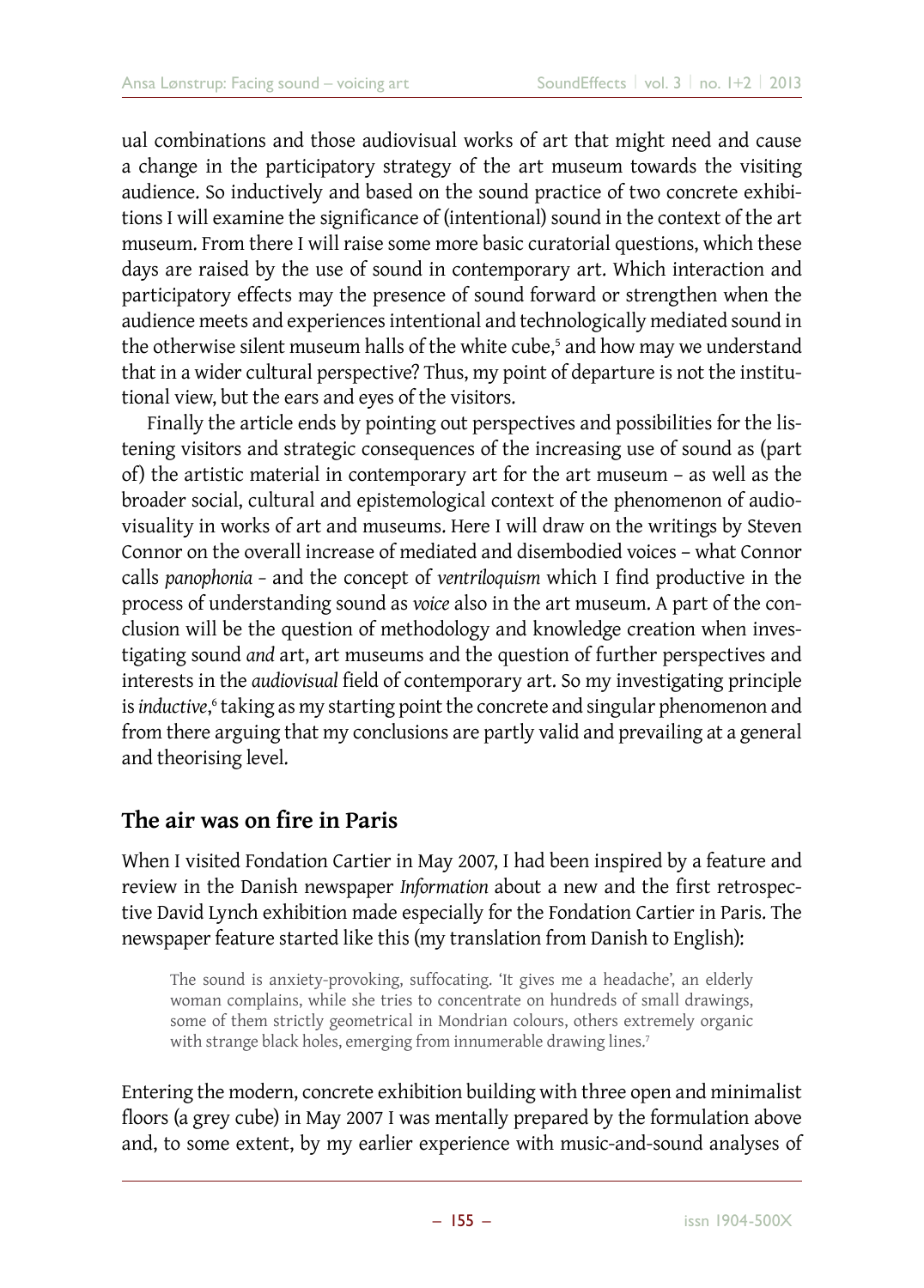David Lynch's films; but I was not *sensuously* prepared for this exhibition´s audiovisual set-up. The sound was indeed overwhelming. Large, dark and gloomy, it spread into and occupied the entire exhibition space, sometimes pausing, though, during my wandering about in the different parts of the exhibition. Soon I mentally began to combine the gloomy and big artificial soundtrack/*soundscape*<sup>8</sup> with the very different works of art – especially the large paintings which seemed intertextually to draw on the themes and motives in Lynch´s films – as if this sound*scape* was a filmic underscore soundtrack. This function I knew beforehand; it is meant to 'tune' the experience of the filmic space to fit a certain mood, which in the case of Lynch´s films has been characterised by the compositions of Angelo Badalamenti and his special spatial design of the unknown, the unconscious and the uncanny through a broad and deep frequency music- and sound*scape*, composed and acting primarily through the vertical category of large space and without much (if any) rhythmic or temporal accentuating.<sup>9</sup>

I experienced the exhibition like this, until I accidentally saw another visitor activate one of several identical devices standing and spread around on the floor of the exhibition space like yellow sculptures and without any instructions or explications. It was a yellow standard (pylon) about one metre high and equipped with a mechanism that was easy to press or slap. Once I saw it reactivated by another visitor starting the soundscape (having paused for a short time), the other visitor and I looked at each other and smiled. After that I also now and then activated the sound device, which started a longer sound composition running in an unpredictable kind of loop. It felt appropriate to activate it when it sometimes ran out, and still more visitors did so. From now on the soundscape was not given to me as a constant atmosphere,<sup>10</sup> but a possibility with which I might interact to create an atmosphere or ambience. For most of the two hours of the visit someone activated the sound: a 'wall to wall' soundscape or soundspace reaching out to the audience and their interactions and thus tuning and transforming not only the exhibition space, but also the sociality amongst the audience-spectators. So even though the soundtrack was designed and staged by the artist David Lynch himself, it can be discussed whether it is part of the artwork or a curatorial add-on with a rather great effect on the experience of the exhibition as well as the works of arts. As I remember it, I did not get a headache, but my visit and live experience of the exhibition was intensified and probably prolonged, and afterwards I bought the CD with the exhibition soundtrack entitled *Soundscape*, designed by David Lynch and produced by his sound engineer Dean Hurley. Afterwards, playing the CD at home and consulting the visually and textually well-equipped and huge exhibition catalogue book I could recollect (re-enact) my live experience of the exhibition.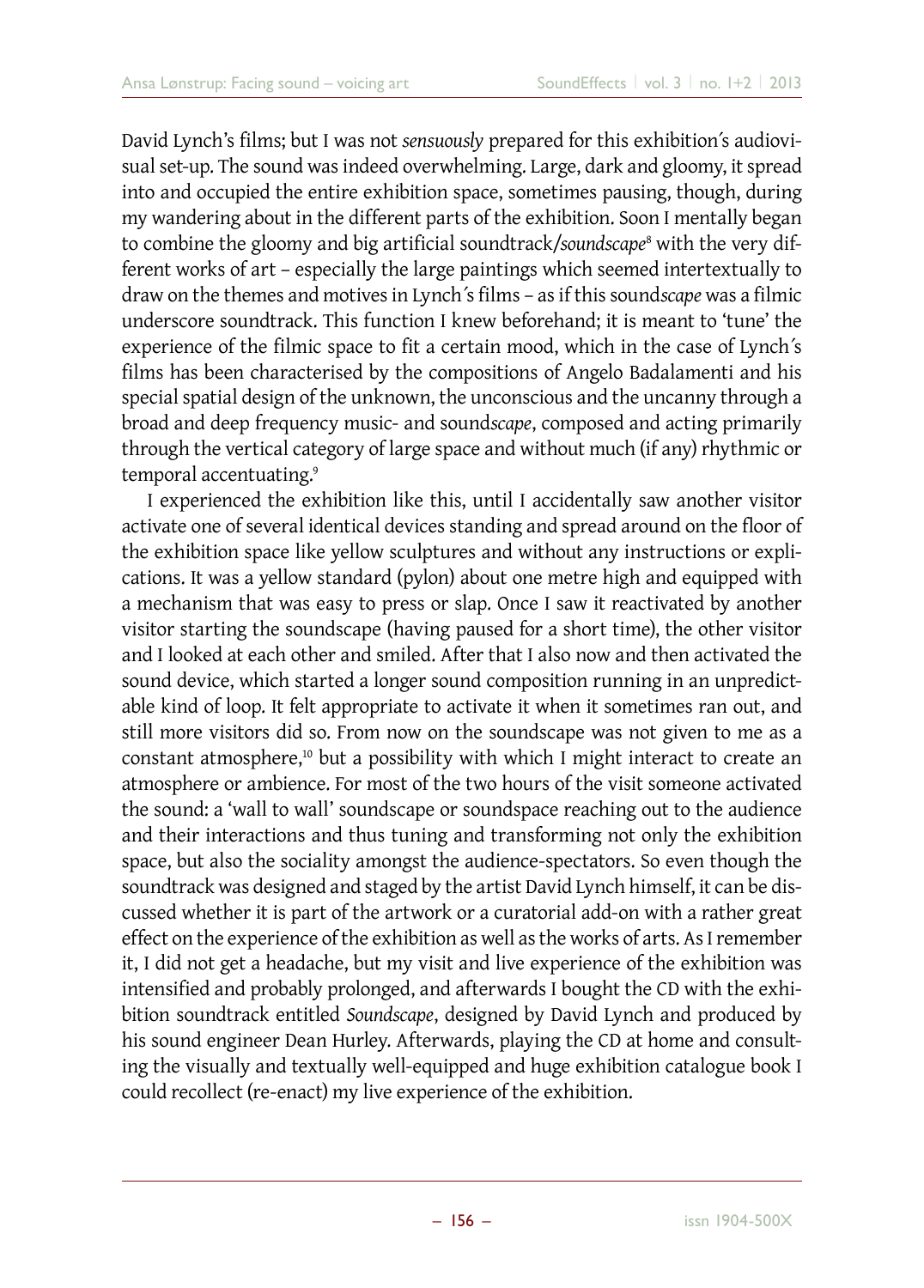## **In Copenhagen the visitors liked to talk: an empirical research pilot set-up**

In 2010 the Danish art exhibition hall Gl. Strand in Copenhagen announced the reopening of the newly restored building with the David Lynch exhibition from Paris. I primarily chose it as a pilot case for my research project about sound and contemporary art; here I could test the interviews with visitors based on my earlier Paris experience of the exhibition. But it also turned out to further qualify my understanding of differences in curatorial practice between the David Lynch and the Tony Oursler exhibitions concerning sound (see below p. 6 ff. about sound in the Oursler works and exhibition) as well as the similarities and affirmation concerning the visitor's engagement in discourse about their sound and listening experiences.

My semi-structured qualitative research interviews $11$  were based on 11 questions<sup>12</sup> beginning with quantitative and therefore relatively neutral questions (duration and number of visits) before moving on to qualitative questions in a free dialogue about the interviewee's experience of the exhibition, which senses the exhibition had activated, a specific work of art that made a special impact. Then followed questions such as the following (but in free succession): Had they noticed the sound and activated the sound devices? How had the sound affected their interaction with the works of art and the other visitors? And did they often attend exhibitions of contemporary art like this one? I ended the interviews by asking the interviewees about their relation to sound and music in general (home, in the city, at work) and, finally, which overall impression they would assign to their visit to the Lynch exhibition.

The interviews were recorded in the open café next to the exit – with a lot of activity noise surrounding us, making the situation safe and comfortable. I had no problem recruiting people for the interviews on their way out,<sup>13</sup> and I did not disclose my specific sound and research interest or purpose until after the interviews. The general output from the interviews was partly the pretesting of the qualitative research interviews, partly making some visitors stay and socialise in the café. I was under the clear impression that the visitors were keen on talking about their experience of the exhibition, and they formulated many interesting reflections about it, especially when we reached the complex questions about the sound, its effects and their interactions with it. Several of them mentioned the 'sinister' filmic reference (to Lynch's film) and the same filmic sound effects which the installed interactive sound device had had on their experience of especially the large paintings of the exhibition – how the soundtrack might 'follow up' on a visual motive like 'murder or suicide' in a painting, and this was followed by what they heard as 'a shot' on the soundtracks of which some were running non-stop and were not dependent on the visitors activating them.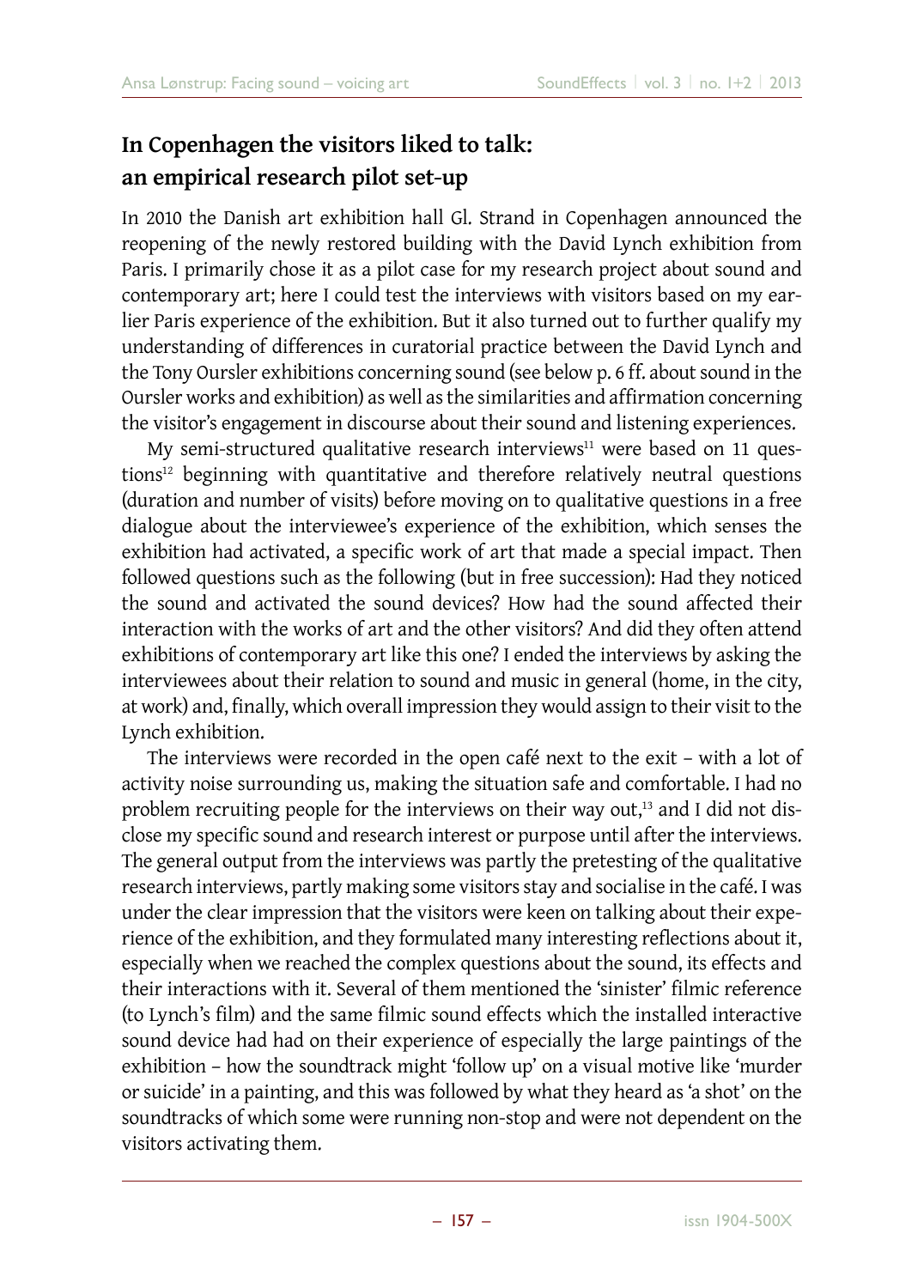The same talkative and communicative activity characterised the final questions about the interviewees' relation to sound in their personal life; here many expressed problems with sound and noise and problem solving by 'masking' noise with music or looking for silent and quiet 'oases' in the city. Out of 15 interviewees only one complained about 'the noisy sound' in the exhibition, but the sound volume was lower in Copenhagen than it had been in Paris and the consequent set-up and effect were rather different because of the changed exhibition space, which – distributed on three small and wooden floors in this very old building – dampened the sonic set-up and the acoustic (spatial) reverberation of Lynch's 'soundscape' and made it less dominant with a smaller effect.

The methodological ground was set for my next and more detailed qualitative, empirical study.

## *Face to Face* **in ARoS: Interviewing visitors at the Tony Oursler exhibition,14 June 2012**

The multimedia works of art of this internationally well-known American artist are famous for their 'Talking Heads' or dolls: the use of video projected audiovisually and animated faces talking, babbling or 'voicing', projected on to different sculptural forms and into composite three-dimensional installations and transmitted through loudspeakers.

Tony Oursler was originally a musician inspired by John Cage, and he later came to work with music groups like Sonic Youth, David Bowie and sound artists Tony Conrad and Stephen Vitiello. He has composed sound poetry and worked with various text and language models with the intention of making the audience engage in dialogue with the sound of his works. Visiting Tony Oursler in his studio in New York,<sup>15</sup> he told me that this was only the second time that someone would write an academic text about the sound in his art.<sup>16</sup> This was indeed surprising, but it also confirmed my assumption and the outset of my research project: that the use of sound in contemporary art is generally overlooked and overheard in non-soundexpert academia.

My qualitative interviews with 16 visitors $17$  to the ARoS exhibition were executed parallel with the set-up in Copenhagen. This time I was situated at the end of the exhibition in a large and open area, but in a context that included the rather loud exhibition sound from three works of art close by as well as sound from several works some distance away. I 'caught' the visitors on their way out, sitting at a small, round table with a sign in front of me with my name and title/institution. Also here I interviewed the visitors in pairs (and couples) of two – which gave a laid-back and socialising dialogue character to the interviews. Since this was quite a different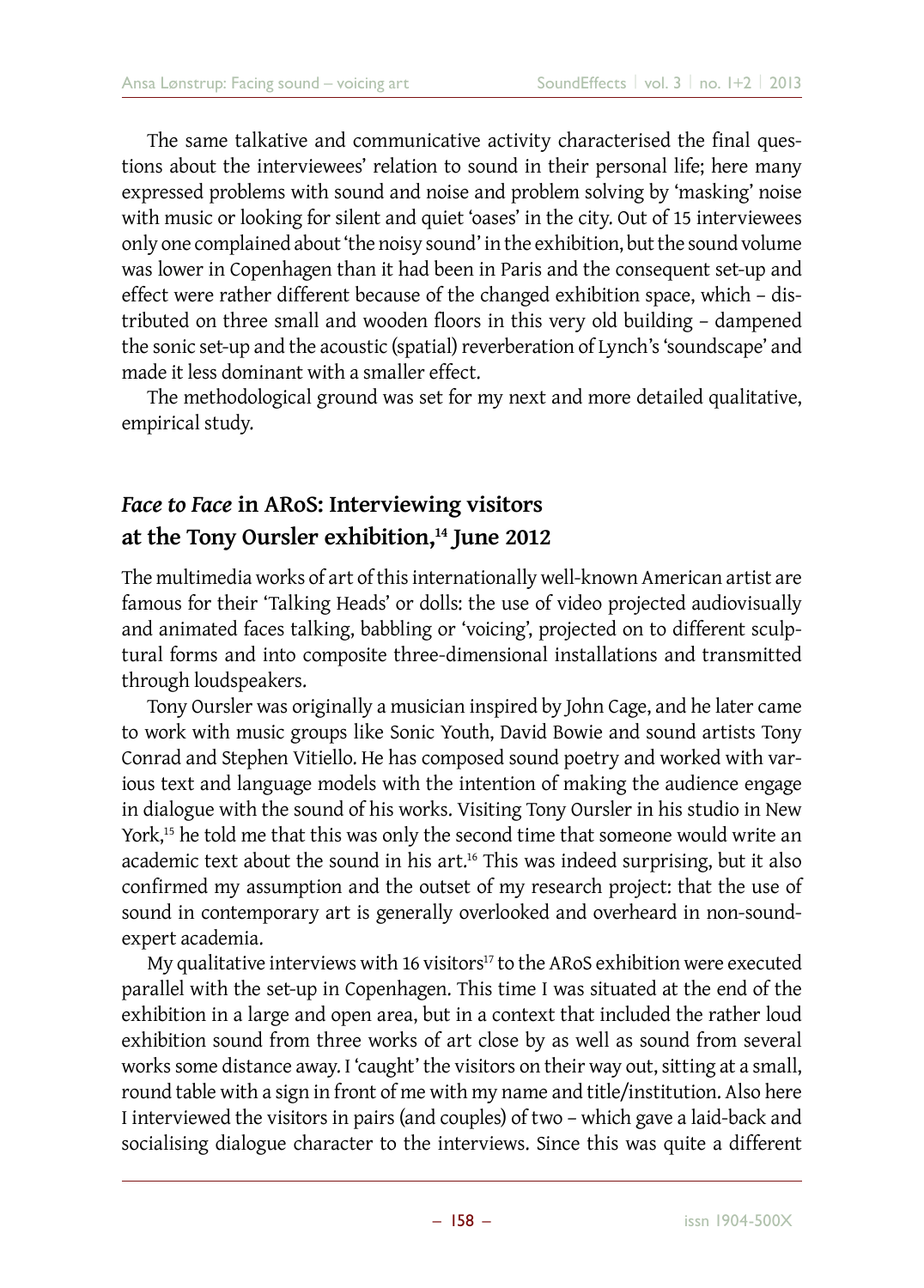exhibition with very different audiovisual works of art and with each their individual and integrated 'voices' (which were not at all controllable by the visitors), the nature of my dialogue with the interviewees was rather that of talking about the personal and single memorable works that had made the strongest impression or effect. My questionnaire was the same, though, but the dialogues were still more varied, following the principles of the 'semi-structured' interview.

Generally, several of the interviewees commented on the overall noisy set-up, which was considered too much only by an elderly couple; the middle-aged and the younger visitors found it attractive or had ambivalent feelings towards it. It was striking that several (almost all) found the presence of sound exciting, funny, vitalising, cosy, human, crazy, strange, moody and uncanny. They generally characterised the sound effects as producing identification, 'convincing you' that the sculptural forms were live, sharpening and intensifying the senses.<sup>18</sup> Many had from the exhibition an overall impression of humour/irony as well as uneasiness/uncanniness – one visitor formulated this as 'strange – a constructive confusion'. Some characterised it as 'surrealistic', 'crazy', 'feeling insecure' – others as 'both alluring and repulsive'.

When asked more specifically about the sound effects, many of them revealed a high degree of reflective sensuousness: 'you are driven by the sound but also kept back, captured'; 'which sound relates to what?'; 'the sound fills us and the space'; and 'the sound gives life to the artwork'. When asked how they interacted with the sound, some interviewees answered, 'you dare let your hair down'; others, 'when you think about it, you follow the sound'; or 'we rotated, walked around inside it – to grasp all of it'; 'they try to speak to you – address you'; 'they became alive to me'; 'you have to listen very carefully – too much volume – I could not hear what was said'.

Some of the same persons also said that they were 'art ignorant', but that this art exhibition had been 'a positive experience'. But I also got comments like, 'I was glad to get out into the normal again'; 'it started something'; 'constructive use of sound'; and 'it speaks to my own creativity'.

When I several times walked around the exhibition and observed the other visitors (with and without a video camera with special microphones), my observations confirmed the overall impression presented above, especially concerning their experience of being partly directed and driven, partly captured and surrounded by (immersed into) the sound. Still the observations with video camera were problematic, since they were not able to follow and fully register the visitors in their circling and unpredictable movements following the transitory and transgressing sound. This was only possible without the video camera, where I got a better overview of the space and the visitors´ movements inside it.

When I asked the interviewees about their relation to sound in general at the end of the interviews, it revealed the kind of work, home life, education, spare time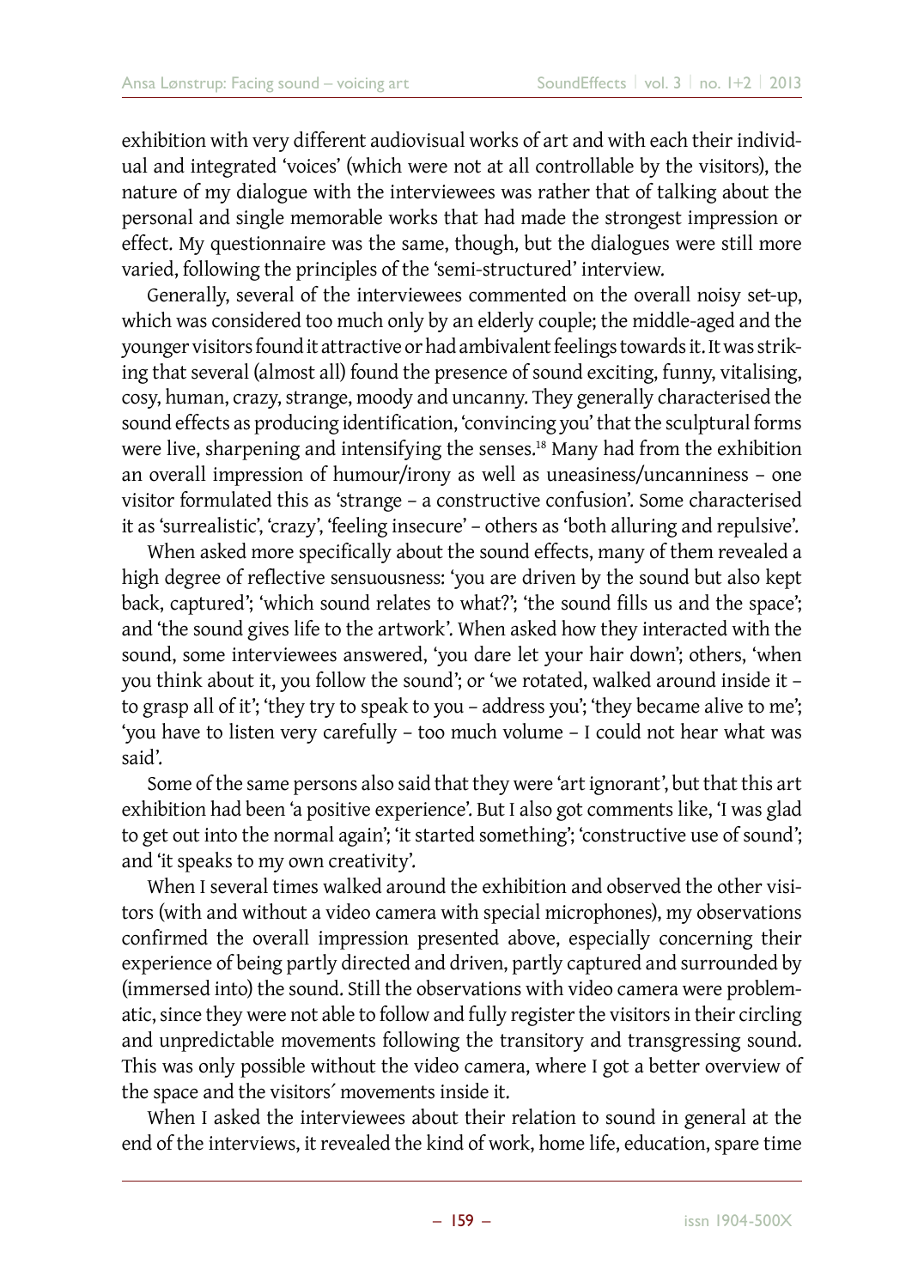etc. that constituted their personal context and basis of reflections, comments and utterances. For example, the two young men who worked in a day care centre, where they had learned to 'find focus in the noisy sound', or the young couple – she was an electrician and he was a car painter – who in their spare time worked back stage with music bands and, therefore, were familiar with listening – 'sound is manifold, music, noise, voices' – and able to mentally shut out noise – they considered the exhibition to be 'the most peculiar thing I have seen – wow'; or the middle-aged woman who was a watchmaker and trained in 'listening carefully for one sound, not hearing all the watches around her', whereas her female friend would often seek out oases of silence in the middle of Copenhagen where she lived. It was the latter who claimed that the exhibition 'speaks to my own creativity' and, thus, would have liked to revisit the exhibition. But more importantly, they were all very honest about their life with sound and able to reflect on it, apparently brought about by their exhibition experience and our dialogue about it. Still, I will not go any further in trying to combine and interpret the individual connections between their utterances about the exhibition (the installations) and their relation to sound in life in general. The most important research outcome here is that it worked and seemed natural and straightforward for the interviewees to relate to two otherwise separate issues – art and their own life world – during the interviews.

Here I will – for the time being – end my presentation of the empirical data I collected through the semi-structured qualitative interviews and my general observations. I will return to the interviews and their methodological status – especially concerning the visitors' ways of speaking about, interacting with and understanding the exhibition in relation also to a larger sociocultural context.

## *Face to Face* **in ARoS: Tony Oursler's polyphonic hell of weirdos and figments**

The exhibition in ARoS (March-July 2012) was a comprehensive solo exhibition made by Tony Oursler especially for ARoS,<sup>19</sup> and it focused on the face and its manifold expressions and ambiguities. Several of the sculptural dolls consist of only eye(s) and mouth: a personification or incarnation of the audiovisual. Others have an animated, sounding face, but a 'dead' body (made by cloth or the like). Some works are constructed as a montage with multiplications of the same face, but combined with different polyphonic voices. Some speak in an understandable language, and some are vocalising, babbling, crying, sighing and screaming. Some of the works of art also operate – at a low volume, though – with a surrounding or contextual soundscape, whereas other installations are fitted with a soundtrack played at an overwhelmingly high volume and therefore placed in a separate semi-closed exhibi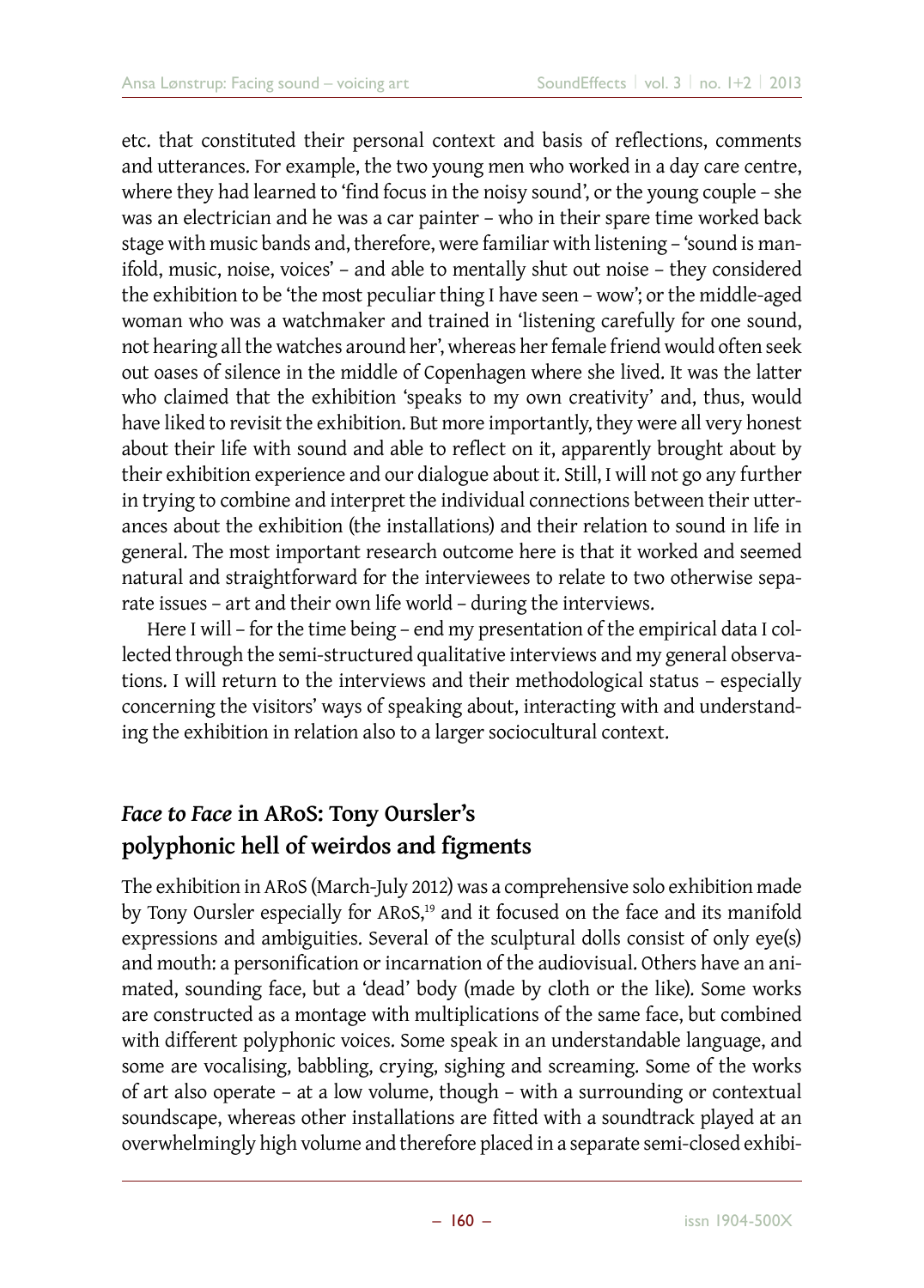tion space. All of this means a huge field of floating sound (and visuals), which in a space with relatively heavy acoustics like the one in ARoS might be overwhelming. Lise Pennington, the curator of the exhibition, told me that they had received some complaints from the visitors about the noisy sound.

According to my own small and qualitative investigation above, only a minor percentage of the visitors (one couple) complained about the noisy sound, whereas many of the guests uttered their accept and even enjoyment of the sounding exhibition as a new experience, witnessed also by a certain sociality and ongoing liveliness in the exhibition space. A minor but remarkable number of works were mute or silent, but they were at some level invaded by the sound connected to the surrounding works. They were referred to by several of the interviewees as extraordinary, impressive and memorable, partly because of their silence and muteness.

In the following I will analyse three individual works of art chosen for their specific and different ways of addressing the audience-visitors and because they are representative of the supposedly different strategies, principles and possible effects of the works. Still they have in common that they are all centred on directly addressing the audience, not necessarily in a vociferous way, but insisting on and calling for interaction, sympathy and possible identification of the audience-spectator. The analyses are based on a phenomenology,<sup>20</sup> which understands the 'object', that is, the artwork of the analysis, 'as a subject' which may raise or ask questions to the audience and the analyst, the latter understood 'as an object'.

### **Analytical sketches: the works of art and their voices**

In the installation *Bell Deep*<sup>21</sup> a life-size chalk-white church bell lies on the floor. Moving waves of blue-green light wash over the bell and the three white walls in the small semi-closed installation space, which you may walk into. In the background of a continuous soundscape – a mix of background noise, bell resonance and the murmur of water – a man's head is seen live at the bottom of the bell. He addresses us, reciting something using pleasant American English words and moving his head inside the bell – to and fro and from side to side. Now and then he pokes his head further out of the bell towards us, so that it grows in size, and he begins to bash it against the inner sides of the bell. Ding dong, it sounds, and we, the listening audience, also feel empathetic pain in our heads, even though the man´s bell clapper movements are, of course, an imagined activity which can only be carried out because the man's head is an image projected from the projector which we see standing on the floor, and the sound of the bell is a recorded sound, which emanates from the loudspeakers. It is rather difficult to hear and understand what the bell man actually says, partly because of the relatively low volume, partly because of the intruding sound from other works of art. If, on the other hand, we focus on the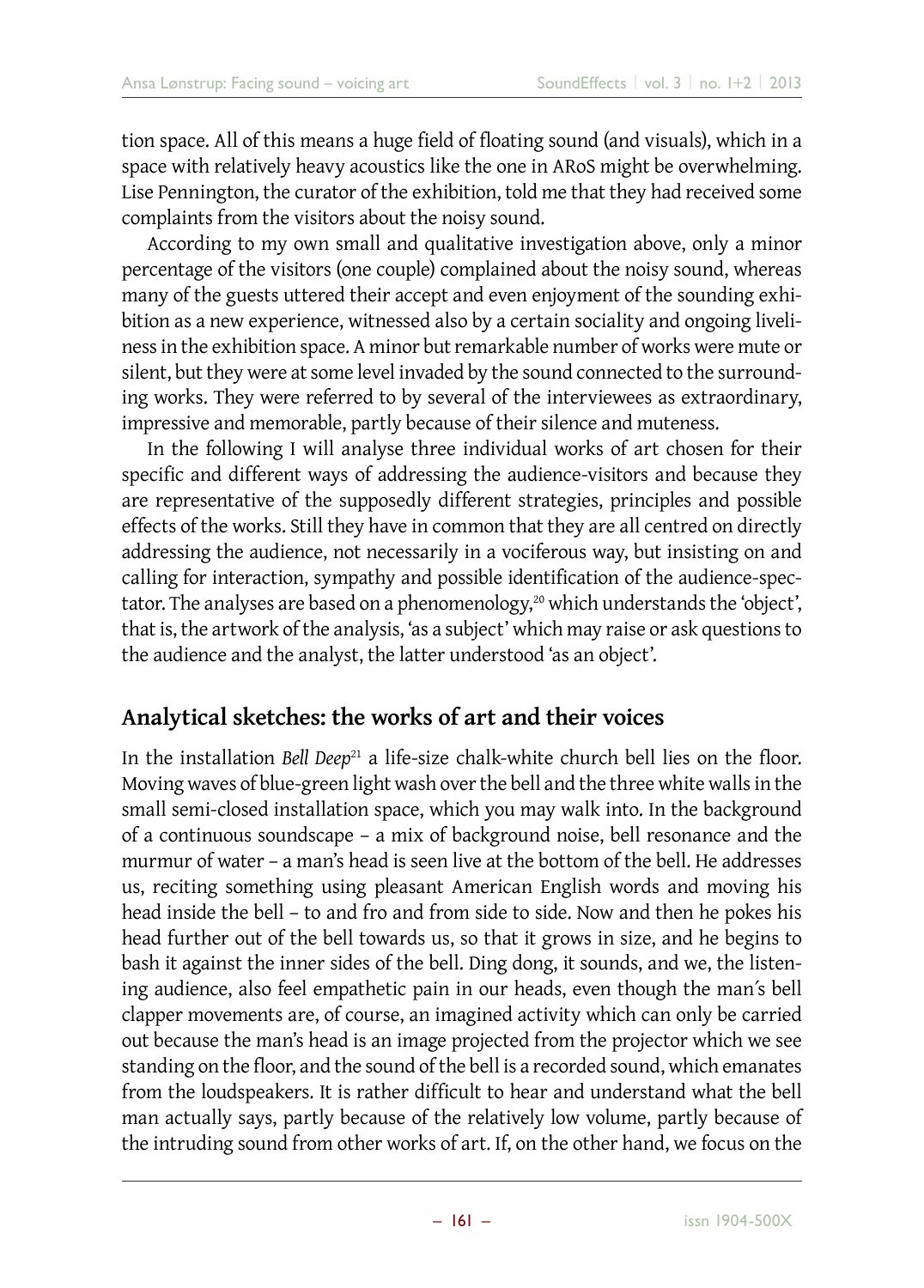blue-green waves on the walls, floor and bell, we might through imagination and identification feel ourselves transferred to a place under water, where the sound of a voice is in fact not linguistically distinct, but distorted and unclear. We find ourselves assigned to a lingering wait and placed in a direct exchange with the suffering 'bell man clapper' – not least because the sound of his head (banging the bell) not only hits our ears, but also our bodies; the sound is directionally 'pointing out' his head and bell ('there') and we are inside 'here' in the sound; the sound waves hit and surround us in the installation space. This bodily sensation and perception of the sound makes the effect of *presence* strong and adds an extra live dimension to the video projection of the 'man in the bell' and the 'water'. But why is a man talking to us and bashing his head like a clapper against a bell? What is he doing and saying to us, and why are we 'under water'?

One of the interviewees pointed out and characterised his experience of the installation as follows. First he passed by it and did not notice it, did not hear anything ('strange how sound can be hidden', he said); but when he returned, 'he started to get excited'. This is almost like my own observations in 2012 and earlier in 2005, where the artwork was exhibited for the first time, also in ARoS.<sup>22</sup> Many visitors pass(ed) by it without noticing or focusing on the subtle sound and projection set-up. But (if) returning, they were/are either captured in interaction with the audiovisual installation or – as another interviewee formulated it – overwhelmed by the sound and want to get away from it – 'the sound (the voice) makes you more involved', this interviewee said.

In the installation *Guilty* a woman's 'dead' fabric dress body lies flat on the floor with its 'live' video-projected head under the corner of a mattress. Her tongue is hanging out, she licks her lips lasciviously until she begins her presumptuous and by now aggressive communication articulated first and foremost through the timbre and prosody of her voice: 'I can feel it … I know what you wanna do … I know … I can read your mind, every thought … You can´t keep it secret', she says quite loud and distinctly, while looking straight at us. This is almost clear and precise speech, rhetorical, insinuating and accusatory, as she flips and turns each individual sentence in several degrees of intensity, from a whisper to a shout, and with various rather small but significant and 'crazy' variations and modulations in the vocal expression. This illusion works. If one focuses and listens to these differentiated and finetuned vocal modulations and follows their facial companions, one must feel like a participant in an addressed communication, accused by a forsaken, lonely and frustrated woman, who may be comical in an excessive way, but also extremely striking and assertively ear-opening. But why is she lying underneath a mattress, and why is she so enervating and excessively accusing (us?) in her voice address, but not in her bodily address? What does she want from us? Is she crazy or does she just express a new kind of normality?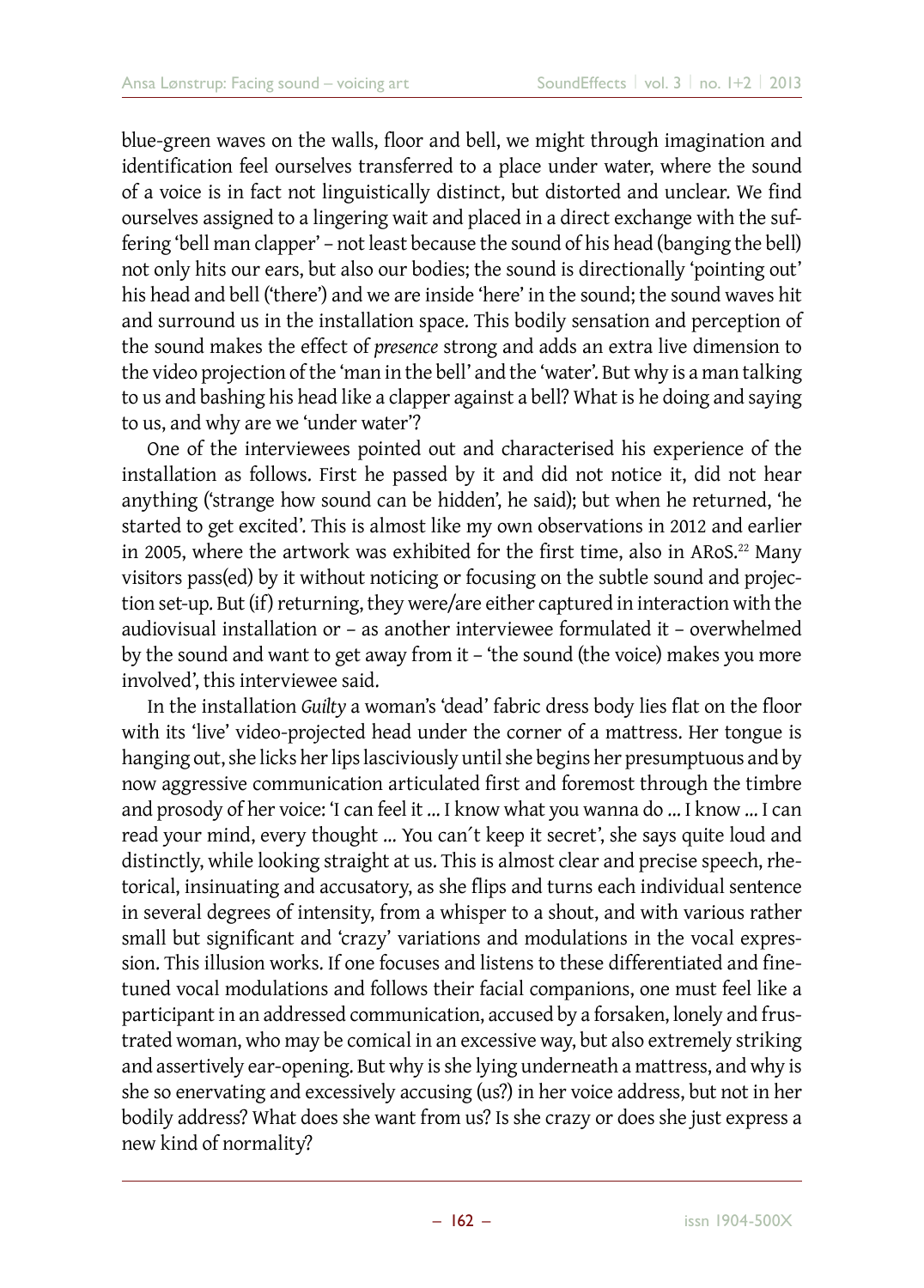One of the interviewees confirmed that *Guilty* could have this effect when I asked them to mention some special and impressive installation: 'it invokes thoughts and feelings like "why doesn't anybody help her?"', one said about his own reaction. This installation was impressive, one that almost all the interviewees remembered very clearly.

Quite a different voice and sound experiment is evident when the voice in *Snake (SSS)*23 plays with and investigates what can be done with a voice. The snake creature which is a woman's voice (!) hisses all the s sounds in words like mi*s*ty, *s*lippery, *s*ly, while she cunningly investigates and improvises rhymes and wordplay, inserting babbling, la-la-la singing and stuff and nonsense rhyme à la childish exploration and language games, but with a decidedly adult voice (timbre) and articulation, asking for instance, 'where did you go?' This is abnormal and poetic speech, which we without problems can accept and ascribe to the s- and snake-like creature, whose body (and 'face') is nothing but eye and mouth. But why is the face=body? Here the video projection´s animation of the snake sculpture – combined with the sound of a voice exploring the sound of language – establishes anthropomorphism when attributing the very human (which *is* the voice and the language) to a very special, biblical animal or creature. And why does a snake speak like that, as if it is stuttering or just playing frivolously with language? What is she (it) playing at?

In contrast to the hitherto mentioned and most of the installations, some have no voice of their own. The most spectacular installation and the one most of the interviewees commented on was the installation *Eyes.*24 It consists of a number of single projected live eyes of different sizes hanging down from the ceiling, looking, blinking and floating like globes (planets) in a dark space, in which the only source of light is the projections themselves. Since there are only eyes and no mouth projections, no sounds or voices are directly connected to this installation. Though the installation space is distantly invaded by voices and sounds from the surrounding installations, *Eyes* is experienced as a silent installation without sound and certainly without voice(s). But why have these single eyes been ripped out of their faces and made eyes=faces? What are they looking for – who are they looking at and why?

A few visitors found it beautiful; several found it scary, uncanny and overwhelming, like surveillance. It seems that the vocal marking and insurance of human address and interaction – related to the audiovisual exhibition context as a whole – are so negated and absent here that several of the interviewees 'could not cope with it' and had to leave the installation quickly. It might be that the uncanny and threatening experience comes partly from the sudden relative silence, partly from the not-possibly-identified or the not-possibly-interacting-with silent characters of this installation.

One visitor concluded about the exhibition and the works of art as a whole, 'The exhibition creates and deconstructs the illusion' – the illusion of being made of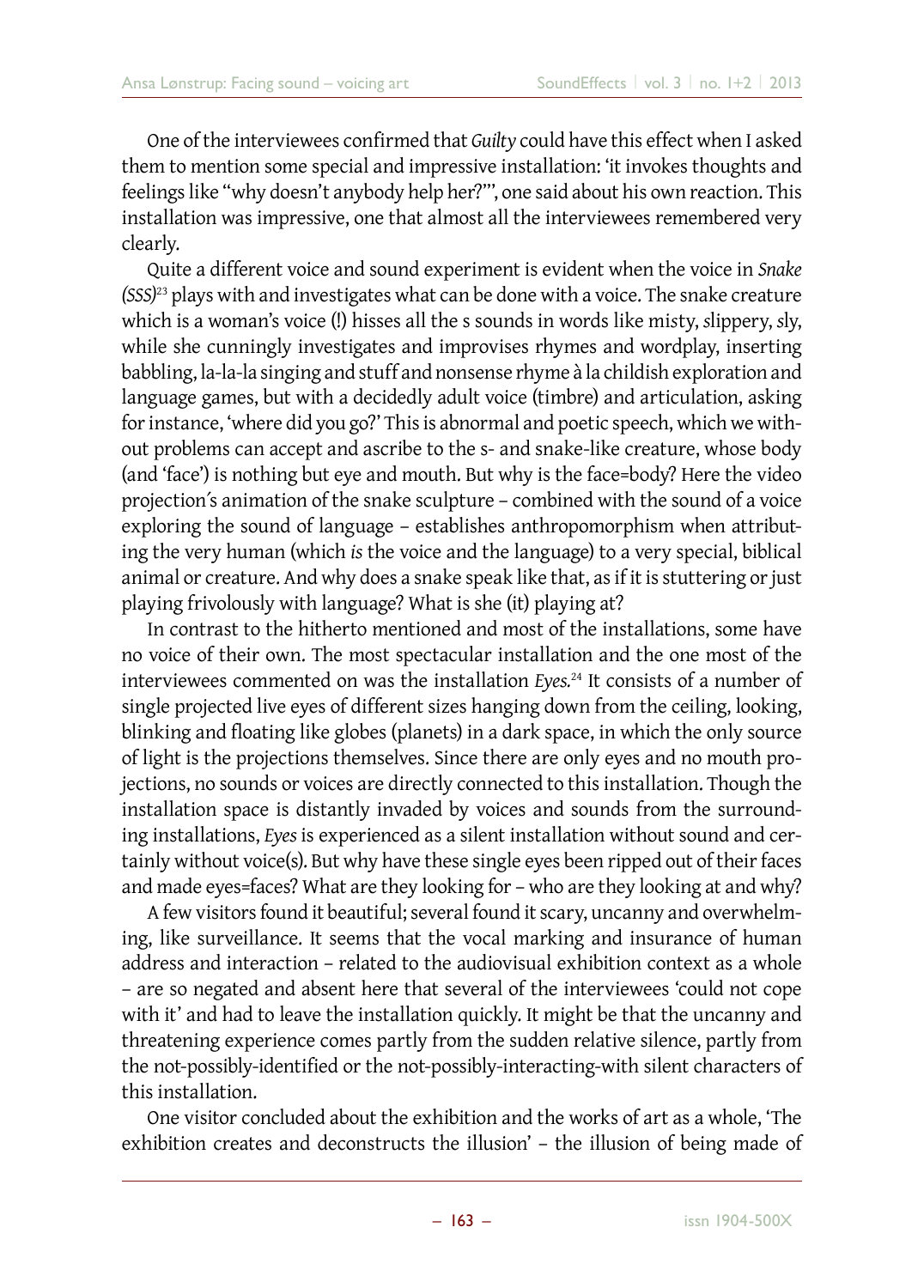living creatures, I will add, of literally being talked to and interacting with audiovisual subjects, being a questioned and involved object.

## **'Who will give answer to the call of my voice?'**<sup>25</sup> **Theoretical perspectives**

The artist and theorist Tony Conrad is, as mentioned earlier, so far the only one who has theorised about and published academic work on sound in the artwork of Tony Oursler. Why is that, I may ask, when audiovisual sculpture and his way of using voice are obviously so important, if not the most distinguishing artistic concepts (and material) of his art production? The easy answer is that sound is difficult to analyse, especially for (fine) art theorists, as there has been no thorough or serious attempt to include sonic material or aspects in the art theory tradition that could match the historical and elaborated visual theory and analysis tradition. The most valid answer is threefold. 1) The presence of sound material in contemporary art *in museums* is relatively new for the museums and galleries,<sup>26</sup> and the theory or discourse about listening and sound in art and museums has yet been developed without empirically or properly including the *experienced context* of the art museum. 2) It is impossible to analyse or theorise sound as material and component in art as if it was an (ontologically) stable object, since it cannot be fixed or demarcated, unlike the visual and sculptural material. Sound is transitory, its reach and space is indeterminate and varying, so it also needs a theory of interaction, listening, sensation and reception, since sound waves invade and spread in space, hit and surround bodies, penetrate ears. Its ontology is dependent on someone listening and therefore closer to 'acoustic epistemology' or *acoustemology.*27 Hence, it cannot be analysed solely as 'text', but needs to be studied as process and through discourse in context: with other materials and other media and the spatial context, be it a museum or any other exhibition space. 3) Finally, sound material and concepts relate to a sound culture outside art – like visual art material relates to visual culture, and audiovisual art material to audiovisual culture. It seems obvious that the exploration of sound in contemporary art coincides with a broad cultural condition, where mediated sound is everywhere (in mobile phones and media, the Internet, computers, advertising and the public space) and also digitally available as material.<sup>28</sup>

Steven Connor names this cultural state 'panophonia',<sup>29</sup> paraphrasing and updating Murray Schafer's concept of 'schizophonia',<sup>30</sup> which means split voice or 'the generalized condition in which sounds, but in particular the sounds of voices, are dissociated from their sources'.31 Connor's agenda is partly to discuss the actual perceptual naturalisation, but not yet technical perfection of the dissociated voice as we experience it in film synchronisation, voice dubbing and other media features, partly to understand our way of hearing 'voice' in all kinds of sound. Connor and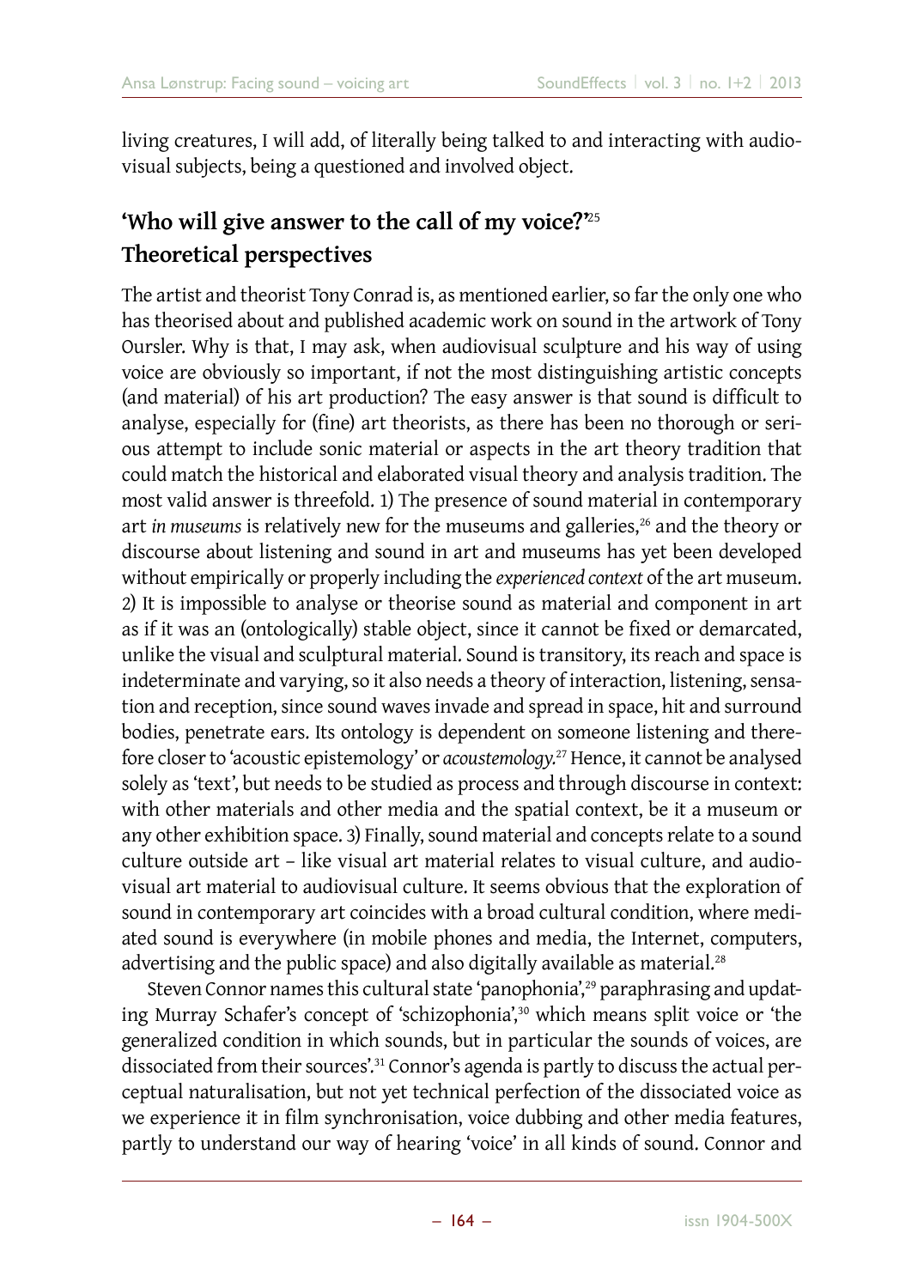Tony Conrad<sup>32</sup> talk about (technological) 'ventriloquism'.<sup>33</sup> Here the Oursler works overtly exhibit the disembodied voice by showing in the open the loudspeakers and the technology (camera and more) behind the 'living' face=body sculptural dolls. But whereas Conrad states that Tony Oursler '… announces magic´s repenetration, by television, into the phenomenal world'34 and emphasises his re-establishing of the 'magic' and the 'haunted' in order 'to reclaim and reanimate a place for wonder within the real',<sup>35</sup> Steven Connor ends up concluding about the cultural ubiquitously disembodied and dissociated voices in and through media:

the very same ventriloquism which once made a fetish of the voice now acts to disenchant it … Ventriloquism can now detach us from a restricted economy of voice, in which voices only ever commingle with each other, to a mixed economy, of mediatic translations and transpositions.<sup>36</sup>

So the difference between the two understandings of the mediated, dislocated (not embodied) voice might be a question of inside which framing this late modern, technological (mediatic) ghostly voice and 'ventriloquism' is performed. In the framing of art and the museum this is now explored by contemporary art. In my empirical material it seems that the experienced magic and the reflection on the effects of media sounds of voices are in fact possible; the Oursler exhibition *creates and deconstructs* the illusion.<sup>37</sup> In that way it is up to the audience-spectator to project (in the mental, imaginative sense) the overt technologically mediated voice on to the technologically projected visual face=body, whereas the case of the soundscape in the David Lynch exhibition obviously shows a practice of installing the mood of 'voices' through 'mediatic translations and transposition' by an overall installed and curated soundscape or filmic underscore, thus disenchanting the sound of 'voice'. But still, it produced or enhanced some degree of atmospheric agency and sociality where 'self-enchantment' through the sound and the sound devices of the exhibition is obviously a possibility, as documented in the Copenhagen interviews and in my own observations at the exhibition in Paris.

### **Concluding remarks**

In this article I have had a composite agenda: 1) inductively to derive (analyse) what might be at stake when we experience sound in contemporary art, with a specific focus on the use of vocal sound; 2) to set up a methodological 'triangulation': the empirical, qualitative interviews, the observations and the reception aesthetic and phenomenological analysis; 3) to explore the perspectives and possibilities of 'sonification' of the art museum: an increasing use and amount of intentional sound and voice material in contemporary art in museums, and to relate this to a broader context concerning sound, listening and culture.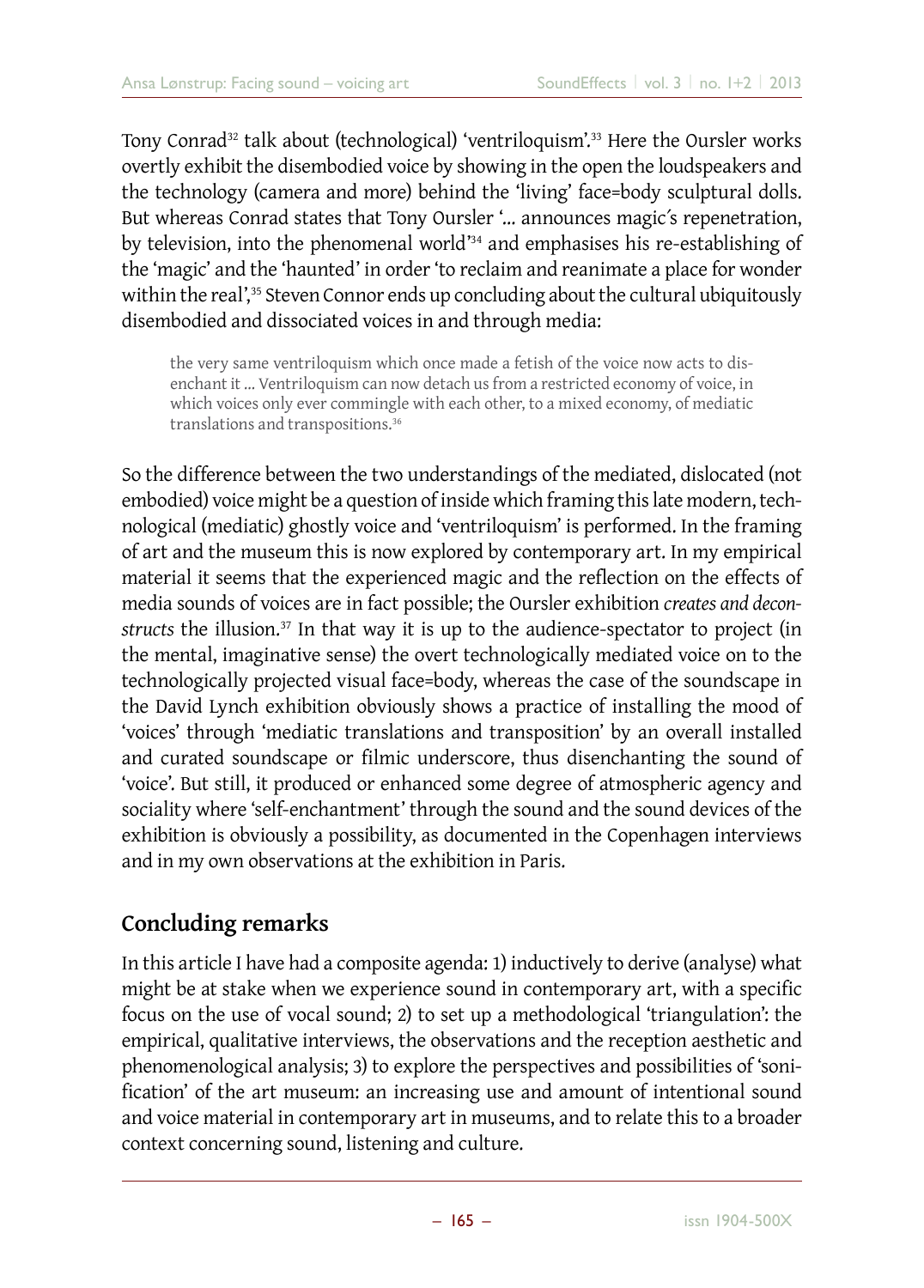After having used this triangulation I find that especially the experience of the empirical, qualitative interviews enfolds some new perspectives for the investigation and research project, but certainly also for the museums and their strategy and ways of presenting *audio*visual art in their exhibition set-ups. In an article in the Danish journal *Danske museer,*38 'What is art to you?' (my translation), it is discussed how to involve 'ordinary people' in the presentation of sound and video works of art in the Museum for Contemporary Art<sup>39</sup> in Denmark. The author Tine Seligman, who is also a curator, is mainly occupied with how to frame and present the artwork *beforehand* in a way which complies with the expectations of the visitors: what art should be able to do and their need for interacting and discussing their experience with others. It seems that the issue here – as is generally the case in Danish art museums – is foremost about preparing the visitors through the proper kind of presentation, pedagogical didactics and mediation of the artwork. My qualitative interviews, on the other hand, document that the interaction and discussion could easily or maybe better take place *after* the visitors have had their own experience of the artwork, since the presence of an addressing sound or voice works directly and interactively; it 'speaks' to the audience, albeit in polyphonic voices. But it might be a good idea to stage the discussion somewhat like my interviews above: using also a sound competent researcher, art historian or someone who simply talks with (makes inter-view with) the visitors about their experience without interpreting the works of art as if they were merely visual objects. Of course, this focus on the interaction of the visitors with the artwork does not only concern art with sound. So the presence of the many voices in an art exhibition could be understood in an inter- and multimedial sense: all art 'speaks' with several medial 'voices' – heard and mute. The heard and sounding voices, though, seem to speak and are listened to with very great effect by the audience-visitors, as demonstrated in this investigation. It would also benefit the art museums to listen carefully. Concerning the third agenda I have come to the conclusion that whereas Murray Schafer and the sound ecology movement have explored and documented sound in the outside (outdoor) world and historically have had the overall agenda to remove unwanted sound through political discourse about sound and for the sake of saving the humanly embodied sound of voice, the artistic exploration of sound – human and technological – in contemporary art and framed by a resonant 'white cube' seems to have other possibilities and perspectives of a similar kind. So my empirical investigations show that it is possible in the art museum to engage with 'too much' or noisy sound, shifting intentionally between listening and overhearing adjustment of seeking and escaping the sound, just as we do it, although unconsciously, outside the art museum. But more importantly, the framing of the sounding art museum and art may obviously also provoke and qualify our *discourse* about sound, which is – as we know – highly important, culturally and epistemologically in western late modernity. We need to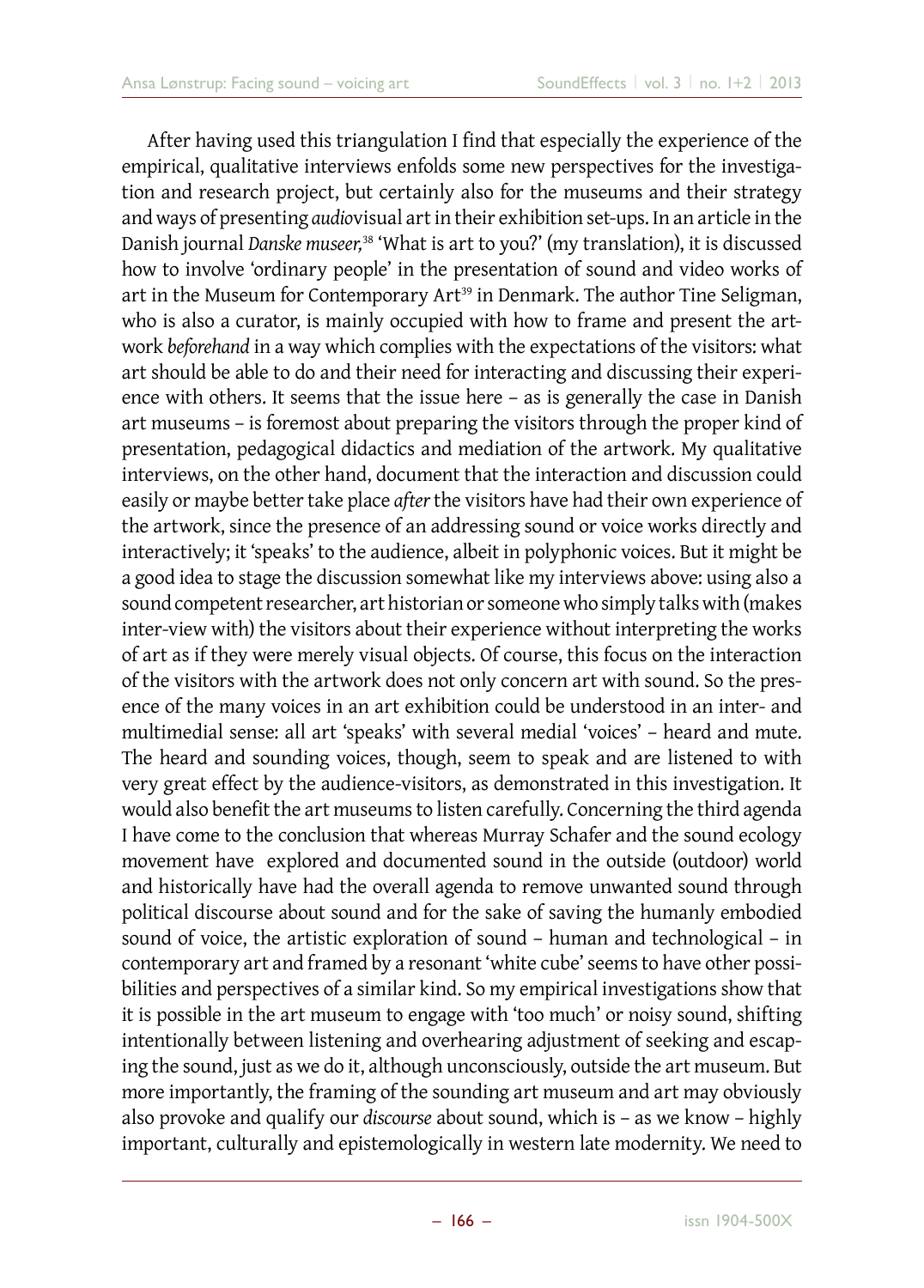formulate and reflect on how we may experience, live in and know the world also through sound – especially when there is and always will be quite a lot of it.

#### **Notes**

- 1 Reception aesthetics and phenomenology (and the theory field between those two) as presented by Wolfgang Iser, Hans Robert Jauss, Roman Ingarden and not least Don Ihde; the latter mainly within phenomenology in his book *Listening and Voice. Phenomenologies of sound* (second edition). State University of New York Press. 2007.
- 2 Steven Connor: "Panophonia" and "Photophonics", both to be found on [http://www.steven](http://www.stevenconnor.com/)[connor.com/](http://www.stevenconnor.com/); Mladen Dolar: "The Linguistics of the Voice"; Brandon LaBelle: "Auditory Relations"; Adriana Cavarero: "Multiple Voices" – all three printed in Jonathan Sterne (ed.): *The Sound Studies Reader*, Routledge (2012); Norie Neumark: "Doing Things with Voices" in Norie Neumark, Ross Gibson, and Theo van Leeuwen: *VØ1CE. Vocal Aesthetics in Digital Arts and Media*. The MIT Press, Cambridge, 2010.
- 3 In the Tony Oursler exhibition sound is completely integrated as artistic material with the other visual and sculptural materials, which all together in combination make up the work of art. Thus, Oursler's works of art are in the outset audiovisual sculptures (installations), whereas in the David Lynch exhibition sound is external to the single artwork. We may talk about an overall soundtrack to the exhibition, created by the artist himself, though, but as a curatorial add-on, even if it may be experienced as part of or integrated with every single artwork.
- 4 Today the concept of *sound art* is theoretically very well studied, researched and developed aesthetically as part of the establishment of a specific art genre. Cf. Douglas Kahn (1999): *Noise, Water, Meat: A history of Sound in the Arts*; Brandon LaBelle (2006): *Background Noise. Perspectives on Sound Art*; Seth Kim-Cohen (2009): In the Blink of an Ear: Toward a Non-Cochlear Sonic Art; Salome Voegelin (2010): Listening to Noise and Silence: Towards a Philosophy of Sound Art and more.
- 5 The notion of the modern exhibition space in museums and galleries as a special sensibilitiessharpening frame was formulated by Brian O´Doherty (1976/1999): *Inside the White Cube: The Ideology of Gallery Space*. Berkeley: University of California Press.
- 6 The induction or the inductive principle in research and investigation takes its outset in observed and singular examples and results and where the result is only partly confirming or a basis for theorising on a general level. From the concrete and singular you may derive some (but not a final or generalised) conclusion.
- 7 Tine Byrckel: "Lynch'ning i Paris". In *Dagbladet Information,* 29 March 2007, p. 14. "Lynch'ning" is a pun which in Danish means lynch law.
- 8 The multichannel, interactive sound installation component of the exhibition. Audio programme runtime is 58 minutes and 23 seconds. David Lynch: *The Air is on fire*. Soundscape. Fondation Cartier pour l'art contemporain. Strange World Music, 2007
- 9 Cf. the soundtracks in David Lynch's *Twin Peaks* and *Blue Velvet*, both composed by Angelo Badalamenti.
- 10 The concept of *atmosphere* was introduced by Gernot Böhme. It understands and tries to describe a given multisensuous and grounding character of an experienced or produced (architectural) space. It is close to the concept of *ambience* or ambient space as used and described by Jean-Paul Thibaud and his Centre National de la Rechearche Scientifique, where new methodologies for studying ambiences are developed. Cf. Böhme, Gernot (2005): "Atmosphere As The Subject Matter of Architecture" in *Natural Histories*. Herzog and de Meuron,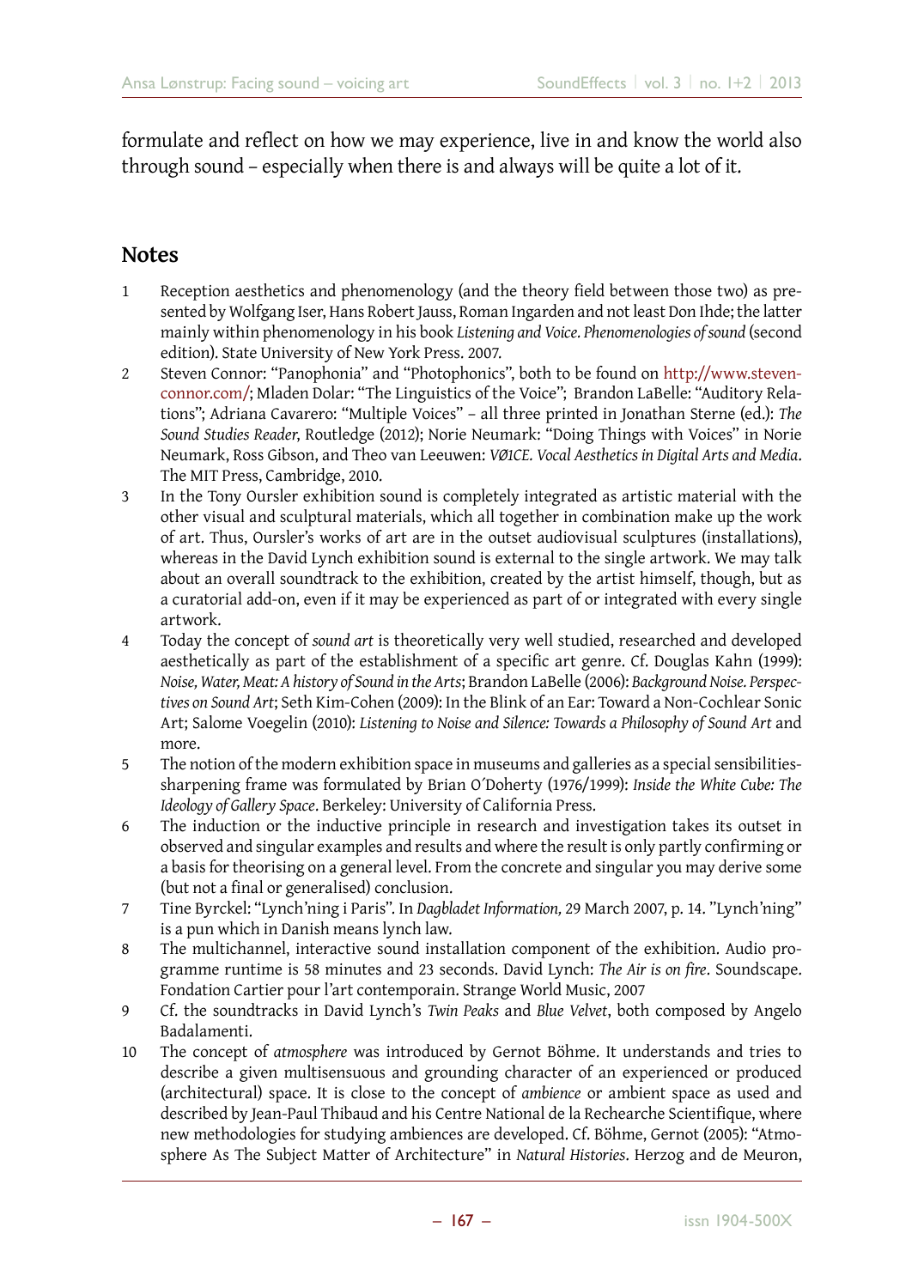Switzerland. Thibaud, Jean-Paul (2002): "From situated perception to urban ambiences". In: First international Workshop on Architectural and Urban Ambient Environment, 6-8 February 2002, Nantes. Nantes: Cerma, Ecole d'architecture, 2002.

- 11 My semi-structured qualitative research interview is based on the methodology developed by the Norwegian social scientist Steinar Kvale (1938-2008) who was a professor in pedagogical psychology and head of the Centre for Qualitative Methodological Development at The Department of Psychology, Aarhus University. He wrote several books on qualitative research and is considered an authority on the qualitative research interview. He is internationally known for his book *InterViews*. *An Introduction to Qualitative Research Interviewing*. Thousand Oaks, CA: Sage, 1996.
- 12 See attachment 1 with my questions translated from Danish to English. They were used only to semi-structure the interviews and in accordance with the principles of free dialogue.
- 13 I was sitting in a corner of the small café next to the exit. I conducted the interviews according to Steinar Kvale (see note 11): the researcher/interviewer should consider and secure, among other things, the following aspects before and during the research interview: the theme of the interview should be focused, specific and descriptive in order to grasp the interviewee's own ambiguities without interpretation, and inside the life world of the interviewees; the researcher should observe and interpret (evaluate) the interview through a multisensuous and multimodal phenomenological approach to get all the nuances; it should be conducted based on a naïve approach, with sensitivity and variation, and the set-up of the interview should be carefully considered and as relaxed as possible. The interview is an 'inter view' between the interviewee and the interviewer (Kvale: 1996).
- 14 I conducted the interviews after having spoken and collaborated with the curator of the exhibition, who advised me to do the work in 2 x 3 hours early in the evening, where the visitors would all be adults and the exhibition therefore would be free from noisy school children.
- 15 I visited Tony Oursler in mid-October 2011.
- 16 He gave me a copy of the manuscript by Tony Conrad (2003): "Who Will Give Answer to the Call of My Voice? Sound in the Work of Tony Oursler", published in *Grey Room* 11, Spring 2003, pp. 44-57. *Grey Room*, Cambridge MA: MIT Press. Afterwards I have not been able to find any other academic publication on sound in Tony Oursler's works of art.
- 17 16 interviews might seem a small number for analysis, but when conducting qualitative research interviews within the methodology of Steinar Kvale there are no rules concerning the amount of interviews, since it is the qualitative articulations delivered and observed that is the focus of such interviews. Furthermore, the interview is part of an inductive principle (see note 6) where the investigation takes its outset in the concrete and observed singularities and results, and where the result is only partly confirming or a basis for general theorising.
- 18 This and all the quotations below are transcriptions from my recorded interviews made in June 2012 in ARoS.
- 19 Tony Oursler's work "UNK" is placed in one of ARoS' permanent "9 Rooms" for multimedia art in the basement.
- 20 Besides Don Ihde, see also Ferrara, Lawrence: "Phenomenology as a Tool for Musical analysis", *The Musical Quarterly LXX,* 3, pp. 355-373, 1984.
- 21 "Bell Deep", 2005. Video projection, effects projection, resin, surround sound. 86 x 81 x 86 cm. Courtesy of Tony Oursler. List of Artworks in Lise Pennington & Anne Mette Thomsen (eds.): Catalogue published in connection with the exhibition: TONY OURSLER FACE TO FACE, 2012 ARoS Aarhus Kunstmuseum, p. 136.
- 22 "Bell Deep" was exhibited in 2005 as part of the celebration of Hans Christian Andersen in the exhibition "Fairytales Forever".
- 23 "SSS", 2004. Video projection, resin, sound; 100 x 80 x 50 cm. Courtesy of Tony Oursler. Catalogue p. 140.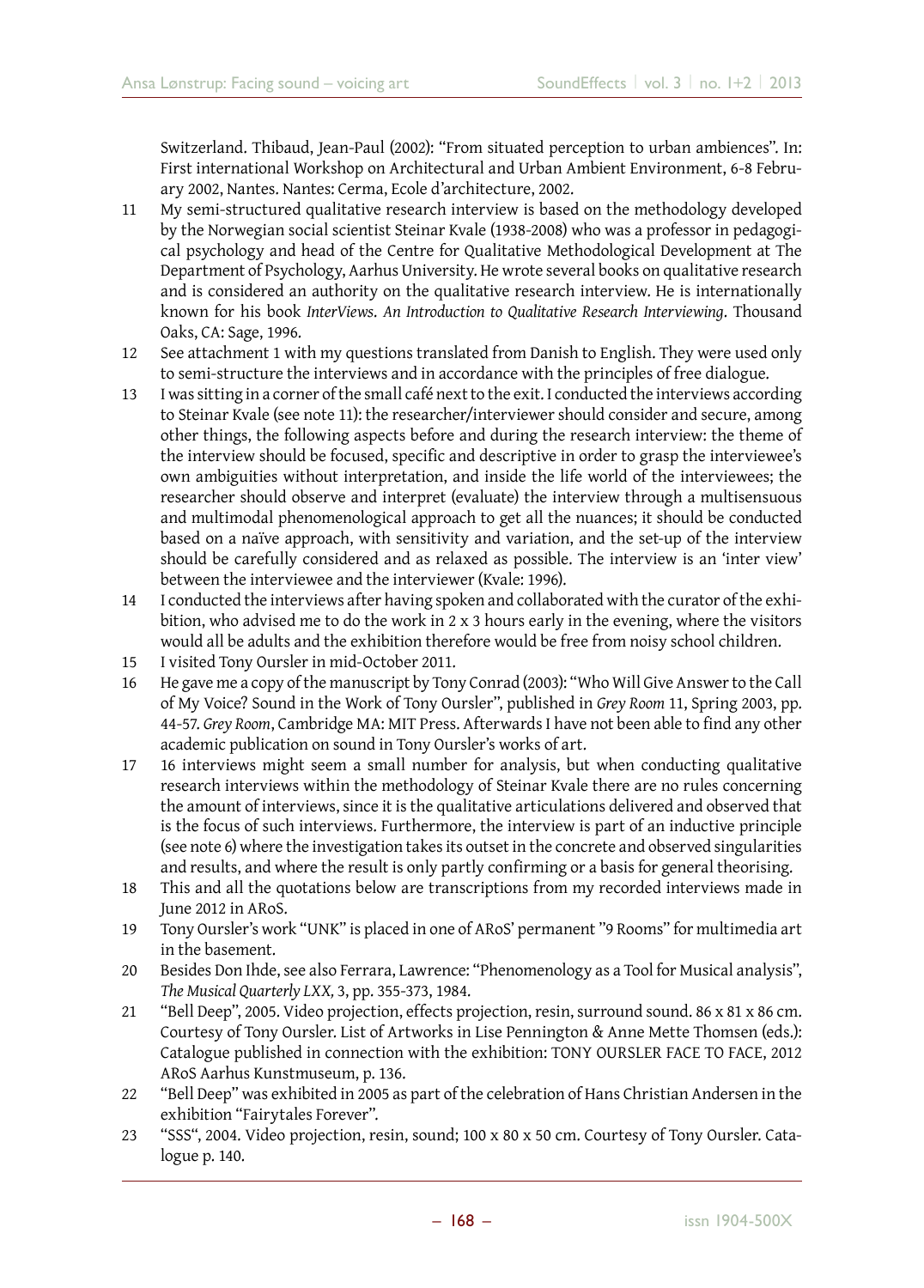- 24 "Eyes", 1996. Video projection, resin, sound (sic!), variable dimensions. Courtesy of Tony Oursler, Faurschou Beijing, Catalogue, p. 137.
- 25 This quote is the first half of the title of Tony Conrad's article (Conrad: 2003): "Who Will Give Answer to the Call of My Voice? Sound in the Work of Tony Oursler".
- 26 Much so-called sound art and media art is often exhibited and gathered in specific, separate festivals and alternative venues outside the art museum and galleries.
- 27 The concept of *acoustemology* (composite of acoustic and epistemology) means being in and knowing the world through sound. It was introduced in an article by the anthropologist Steven Feld (2003): "A rainforest Acoustemology", in (Bull, Michael & Les Back eds.) *The Auditory Culture Reader*. Oxford and New York: Berg: 223-39.
- 28 This parallel between the artistic exploration and inclusion of sound as material and the overall *audio*visual cultural condition is central for my collective research project *Audiovisual culture and the (notion of) the good sound* (2010-2013), see [http://ak.au.dk/en/ and http://audio](http://ak.au.dk/en/%20and%20http://audiovisuality.au.dk/)[visuality.au.dk/](http://ak.au.dk/en/%20and%20http://audiovisuality.au.dk/)
- 29 Steven Connor (2012): *Panophonia*. A talk given at the Pompidou Centre, 22 February 2012 [PDF version], <http://www.stevenconnor.com/panophonia/> downloaded 22.02.2012. Connor defines the present state of the overall present and through technology disembodied voices as a state of *panophonia* which he suggests should replace Murray Schafer´s notion of *schizophonia*. Schafer´s notion – says Connor – implies some form of suffering, which is not the case with *panophonia*: "everywhere-voice-sound" (but without suffering!). The separation of voices from their sources has simply become endemic, but we can still understand every voice/sound as connected to some originating body, according to Connor.
- 30 R. Murray Schafer: *The Tuning of the World,* New York: Knopf, 1977. Later published in 1994 with the title *The Soundscape: our Sonic environment and the tuning of the world*. Rochester Vt.: Destiny Books. Schafer's term *schizophonia* means split voice conditioned by the technological mediation of sound and voice, see note above. Schafer's concept of *soundscape*, his publications and pedagogical work inspired both the international artistic work with sound and a worldwide engagement with sound ecology (The World Soundscape Project) which is still internationally maintained.
- 31 Connor (2012): op. cit. p. 1.
- 32 Conrad (2003).
- 33 Ventriloquism is the old performative art of the dissociated voice, where the artist gives voice to a doll (animated by the hand of the artist), thus establishing a double or a 'schizophrenic' voice-sound production, but leaving it to the audience to project the two voices onto the two bodies of the artist and the doll. Cf. Steven Connor (2000): *Dumbstruck: A Cultural History of Ventriloquism*, Oxford University Press.
- 34 Conrad (2003): p. 56.
- 35 Conrad (2003): ibid.
- 36 Connor: op. cit. p. 12. See also Steven Connor (1999): *Michel Serres's Five Senses [http://www.steven](http://www.stevenconnor.com/5senses.htm)[connor.com/5senses.htm](http://www.stevenconnor.com/5senses.htm)*
- 37 Cf. the utterance from the visitors previously mentioned and cited.
- 38 Seligmann, Tine: "Hvad er kunst for dig? en kvalitativ undersøgelses af folks kunstoplevelse" (Eng.: "What is art to you? A qualitative investigation of people's experience of art", my translation) in *Danske museer* (English: *Danish museums*): 2009, 22, no. 6 (2009), pp. 24-26.
- 39 Museet for Samtidskunst, Roskilde, Danmark.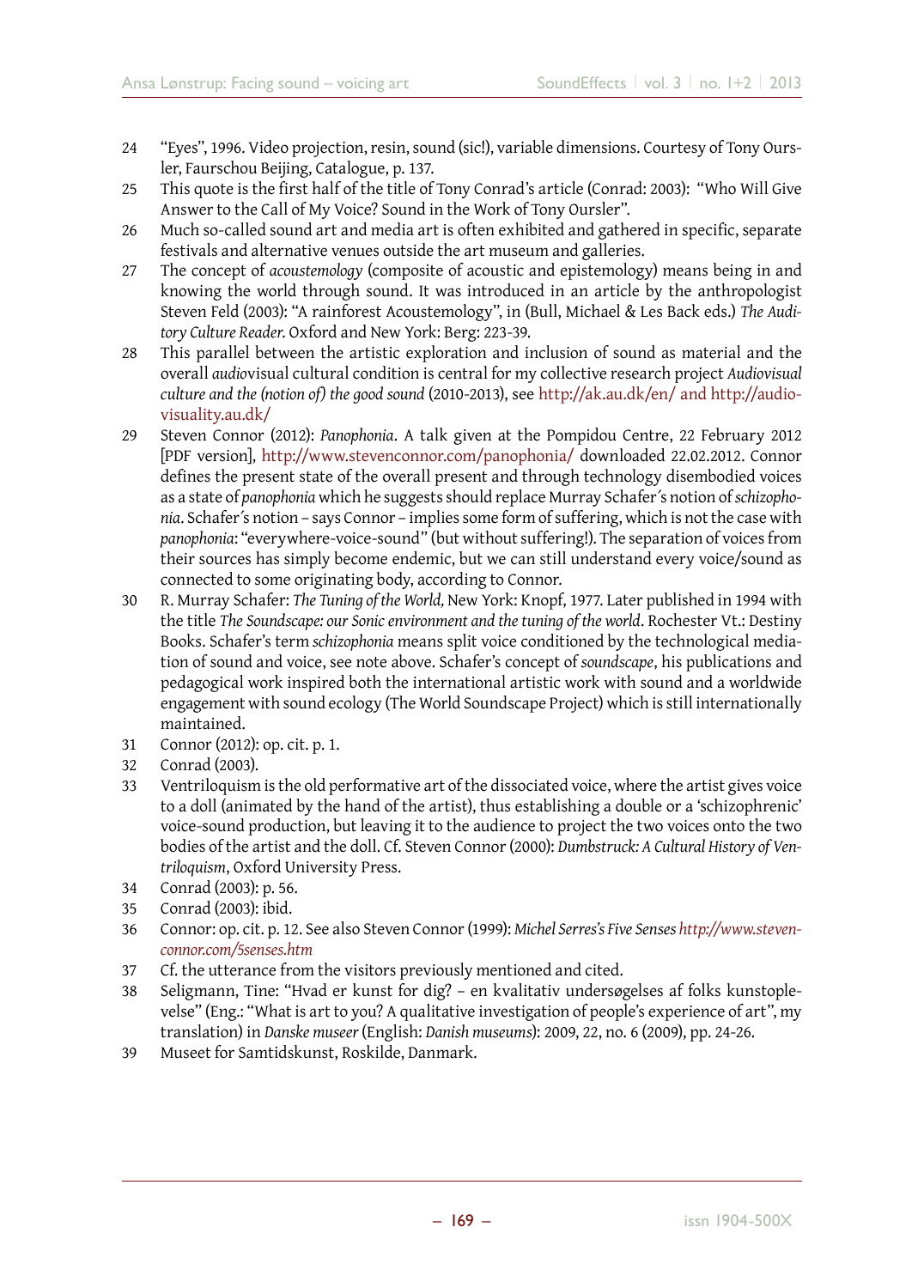#### **References**

Byrckel, T. (2007): "Lynch'ning i Paris". In: Dagbladet *Information,* 29 March 2007.

- Böhme, G. (2005):"Atmosphere As The Subject Matter of Architecture", in: *Natural Histories.* Herzog and de Meuron, Switzerland.
- Cavarero, A. (2012): "Multiple Voices". In: Sterne, J. (ed.),*The Sound Studies Reader,* London/N.Y.: Routledge
- Connor, S. (2012): "Panophonia". Talk given at the Pompidou Centre, Paris, 22nd February 2012 <http:www.stevenconnor.com/panophonia/pdf>
- Connor, S. (2011): "Photophonics". A lecture given at the Audiovisuality Conference, Aarhus University, May 27 2011 <http:www.stevenconnor.com/photophonics/pdf>
- Conrad, T. (2003): "Who Will Give Answer to the Call of My Voice? Sound in the Work of Tony Oursler". In: *Grey Room* 11, Spring 2003, pp. 44-57. Grey Room. Inc. and Massachusetts, Institute of Technology.
- Dolar, M. (2012): "The Linguistics of the Voice". In: Sterne, J. (ed.), *The Sound Studies Reader,* London/ N.Y.: Routledge
- Ferrara, L. (1984): "Phenomenology as a Tool for Musical analysis", *The Musical Quarterly* LXX, 3, pp. 355-373.
- Ihde, D. (2007): *Listening and Voice. Phenomenologies of sound* (second edition), N.Y.: State University of New York Press.
- Kvale, S. (1996): *Interviews. An Introduction to Qualitative Research Interviewing*, Thousand Oaks, CA: Sage.
- LaBelle, B. (2012): "Auditory Relations". In: Sterne, J. (ed.), *The Sound Studies Reader,* London/N.Y.: Routledge
- Neumark, N. (2010): "Doing Things with Voices". In: Norie Neumark, Ross Gibson, and Theo van Leeuwen (eds), *VØ1CE. Vocal Aesthetics in Digital Arts and Media.* Cambridge: The MIT Press.
- O'Doherty, B. (1976/1999): *Inside the White Cube: The ideology of Gallery Space.* Berkeley: University of California Press.
- Pennington, L. & A.M. Thomsen (eds.) (2012), *Tony Oursler Face to face.* Catalogue publ. in connection with the exhibition Tony Oursler Face to Face, Aarhus: ARoS Kunstmuseum.

Schafer, M.R. (1977): *The Tuning of the World,* New York: Knopf.

Seligmann, T. (2009): "Hvad er kunst for dig? En kvalitativ undersøgelse af folks kunstoplevelse". In: *Danske Museer* no.6, pp. 24-26.

#### **Phonogram**

David Lynch (2007): *The Air is on fire. Soundscape.* Fondation Cartier pour l'art contemporain. Strange World Music.